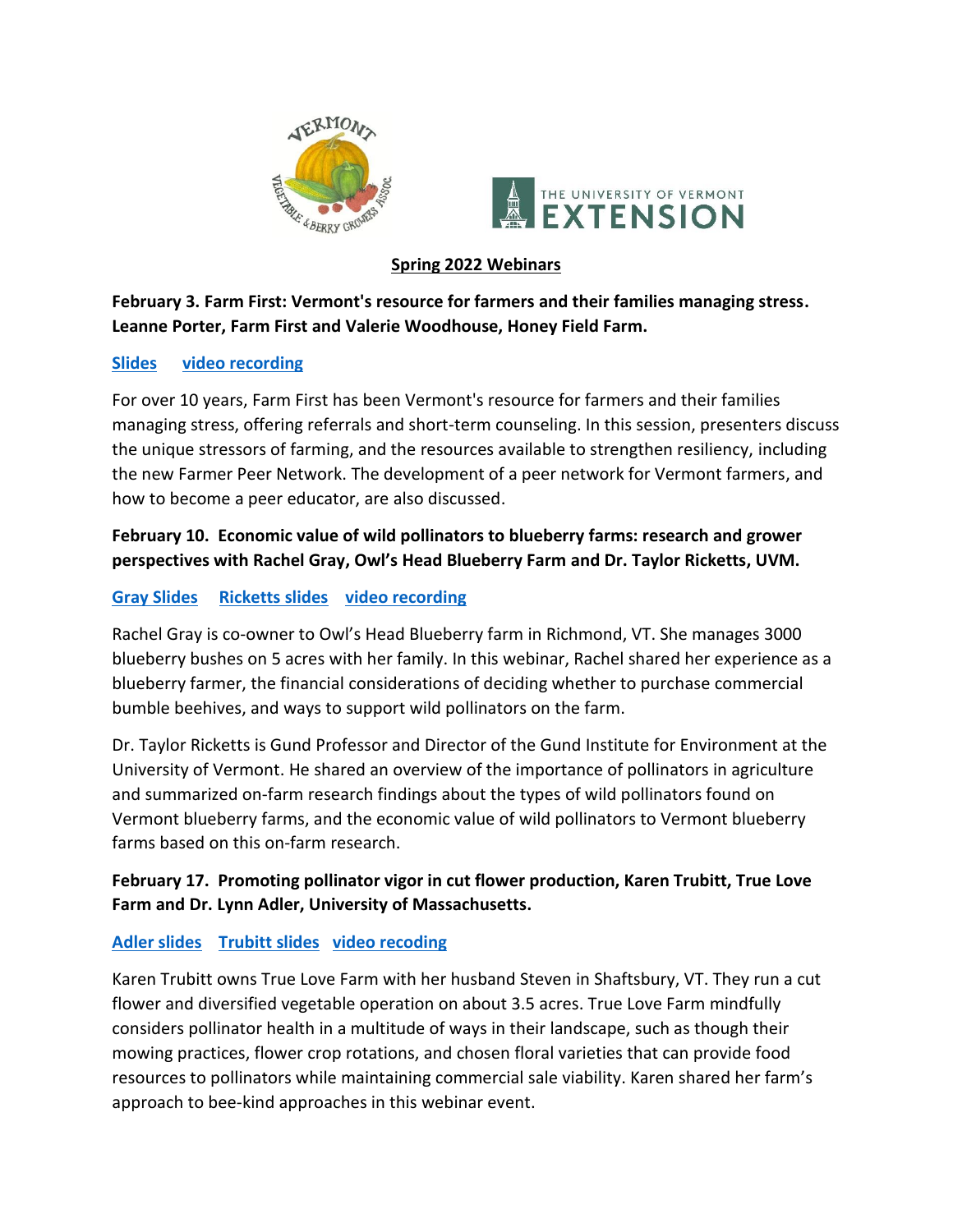Dr. Lynn Adler is a professor at the University of Massachusetts-Amherst. Her work is centered on understanding the power of flowers in pollinator health and the role of flowers in pollinatordisease interactions. She was recently awarded a Northeast SARE research grant to test the potential for cut flower pollen to improve bumble bee health and has engaged in research focused on the medicinal value of sunflower pollen against bee pathogens. This webinar session summarizes findings about the effects of sunflowers and other cut flowers on bumble bee health.

# **February 24. Pollinator habitat plantings – what growers are doing, NRCS funding, Dan Pratt, Astarte Farm and Tom Akin, NRCS-Vermont.**

#### **[Video recording](https://youtu.be/Xm7pXPsHlUU)**

The USDA Natural Resources Conservation Service (NRCS) offers funds to support farm conservation efforts while also considering the financial sustainability of farm enterprises. You may already be familiar with NRCS programs that offer farm support for soil health, pest management, and cover cropping. But did you know that the NRCS also administers programs that enhance pollinator habitat on your farm?! Whether you have worked with the NRCS in the past or not, come learn about how the NRCS can help you augment on-farm pollinator habitat and how you can apply to be considered for pollinator support opportunities.

For over 20 years, Dan Pratt has been farming the 6.6 acres of land that is today known as Astarte Farm in Handley, MA. In 2014, Astarte Farm began transitioning to become one of the first 100% no-till commercial farms in the area, and since then, has continued to explore what it means to "grow sustainably." This evolved to include pollinator habitat. After managing farm owned honeybees for pollination services and struggling to keep up with the tasks required for keeping healthy colonies, Dan shifted efforts towards supporting wild pollinators and other beneficial insects in his diverse fruit and vegetable operation. Habitat installation was made possible by a combination of hard work and supportive programs and professionals, such as those offered by the NRCS. Come learn from Dan in this webinar about how a commercial farm has engaged with the NRCS pollinator support programs to establish pollinator habitat enhancement installation on the farm while also considering other farm priorities.

### **March 3. Invasive Pests to Keep an Eye On: Spotted Lanternfly and Jumping Worms. Judy Rosovsky, VT State Entomologist and Dr. Josef Görres, UVM Dept. of Plant and Soil Science.**

### **[Gorres slides](https://www.uvm.edu/sites/default/files/UVM-Extension-Cultivating-Healthy-Communities/horticulture/webinars/JumpingWormsGorres_3-3-22.pdf) [Rosovsky slides](https://www.uvm.edu/sites/default/files/UVM-Extension-Cultivating-Healthy-Communities/horticulture/webinars/SpottedLanternFly_Rosovsky_3-3-22.pdf) [video recording](https://youtu.be/UNPIXUsuIo4)**

Jumping worms include several species that are invasive agricultural pests. Dr. Josef Gorres is a national expert on this pest, and he discussed their ecology, how to ID them, and a range of recommended, and experimental, management practices including slow-the-spread techniques. Judy Rosovsky then provided information about the life cycle, biology and management options for the spotted lanternfly, an invasive planthopper that is spreading throughout the Northeast. It is both a public nuisance and an agricultural pest.